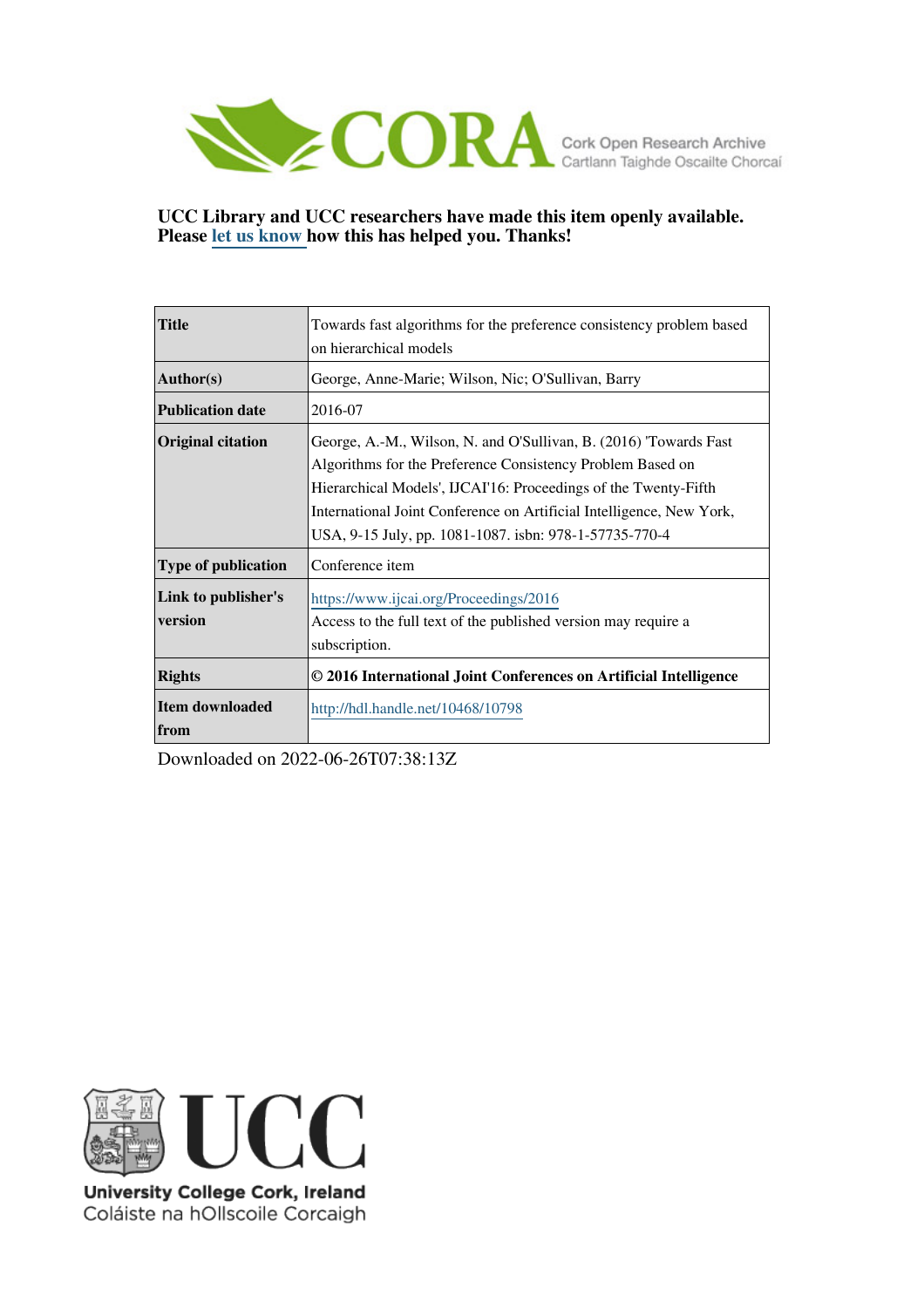# Towards Fast Algorithms for the Preference Consistency Problem Based on Hierarchical Models

Anne-Marie George, Nic Wilson, Barry O'Sullivan

Insight Centre for Data Analytics, School of Computer Science and IT University College Cork, Ireland {annemarie.george, nic.wilson, barry.osullivan}@insight-centre.org

#### Abstract

In this paper, we construct and compare algorithmic approaches to solve the Preference Consistency Problem for preference statements based on hierarchical models. Instances of this problem contain a set of preference statements that are direct comparisons (strict and non-strict) between some alternatives, and a set of evaluation functions by which all alternatives can be rated. An instance is consistent based on hierarchical preference models, if there exists an hierarchical model on the evaluation functions that induces an order relation on the alternatives by which all relations given by the preference statements are satisfied. Deciding if an instance is consistent is known to be NP-complete for hierarchical models.

We develop three approaches to solve this decision problem. The first involves a Mixed Integer Linear Programming (MILP) formulation, the other two are recursive algorithms that are based on properties of the problem by which the search space can be pruned. Our experiments on synthetic data show that the recursive algorithms are faster than solving the MILP formulation and that the ratio between the running times increases extremely quickly.

## 1 Introduction

In many fields like recommender systems and multi-objective optimization, one wants to reason over user preferences. In these problems, it is often difficult or excessively timeconsuming to elicit all user preferences. The Preference Deduction Problem (PDP) aims at eliciting only few preferences and inferring more preferences from the given ones; this might then be used in a conversational recommender system, for example, to help choose which items to show to the user next [Bridge and Ricci, 2007; Trabelsi *et al.*, 2011]. Typically, an assumption is made on the type of order relation that the user (implicitly) uses to express the preference statements. Such order relations can be, e.g., comparing alternatives by the values of the evaluation functions lexicographically [Wilson, 2014], by Pareto order, weighted sums [Figueira *et al.*, 2005], based on hierarchical models [Wilson *et al.*, 2015] or by conditional preferences structures as CP-nets [Boutilier *et al.*, 2004] and partial lexicographic preference trees [Liu and Truszczynski, 2015]. Here, the choice of the order relation can lead to stronger or weaker inferences and can make solving PDP computationally more or less challenging. In a recommender system or in a multi-objective decision making scenario, the user should only be presented with a relatively small number of solutions, hence, a strong order relation is required. Using PDP based on a lexicographic models has been shown to be successful in reducing the number of solutions, however, computationally can be more expensive. See [Marinescu *et al.*, 2013] and [George *et al.*, 2015] for comparisons between order relations in a multi-objective optimization framework. While PDP based on hierarchical models yields an even lower number of solutions, it is coNP-complete and computationally expensive. The approach taken by the Preference Deduction Problem contrasts with learning a single model that coincides with the user preferences as in [Fürnkranz and Hüllermeier, 2010; Dombi et al., 2007; Flach and Matsubara, 2007; Bräuning and Hüllermeier, 2012; Booth *et al.*, 2010].

In this paper, we concentrate on another problem that helps solving PDP: the Preference Consistency Problem (PCP). This is the problem of deciding whether given user preferences are consistent, i.e., not contradicting each other. In terms of hierarchical preference models, PCP determines whether there exists a hierarchical model of evaluation functions such that the induced order relation on the alternatives satisfies all preference statements given by the user. For hierarchical preference models, PCP is NP-complete and PCP and PDP are mutually expressible [Wilson *et al.*, 2015], i.e., PCP can be solved directly by solving PDP and vice versa. The main issue in this paper is to find fast algorithms to solve PCP (and thus PDP) for hierarchical models by exploiting the problem's structure and to compare their running times on a set of synthetic data.

The next section gives an introduction to hierarchical preference models, their induced order relation on alternatives, and the Preference Consistency Problem. Section 3 gives a Mixed Integer Linear Programming formulation for PCP that will function as a baseline for our runtime comparisons. Section 4 discusses the exploitation of properties of PCP instances yielding two recursive algorithms. In Section 5, the conducted experiments and their outcome are described. The last section concludes.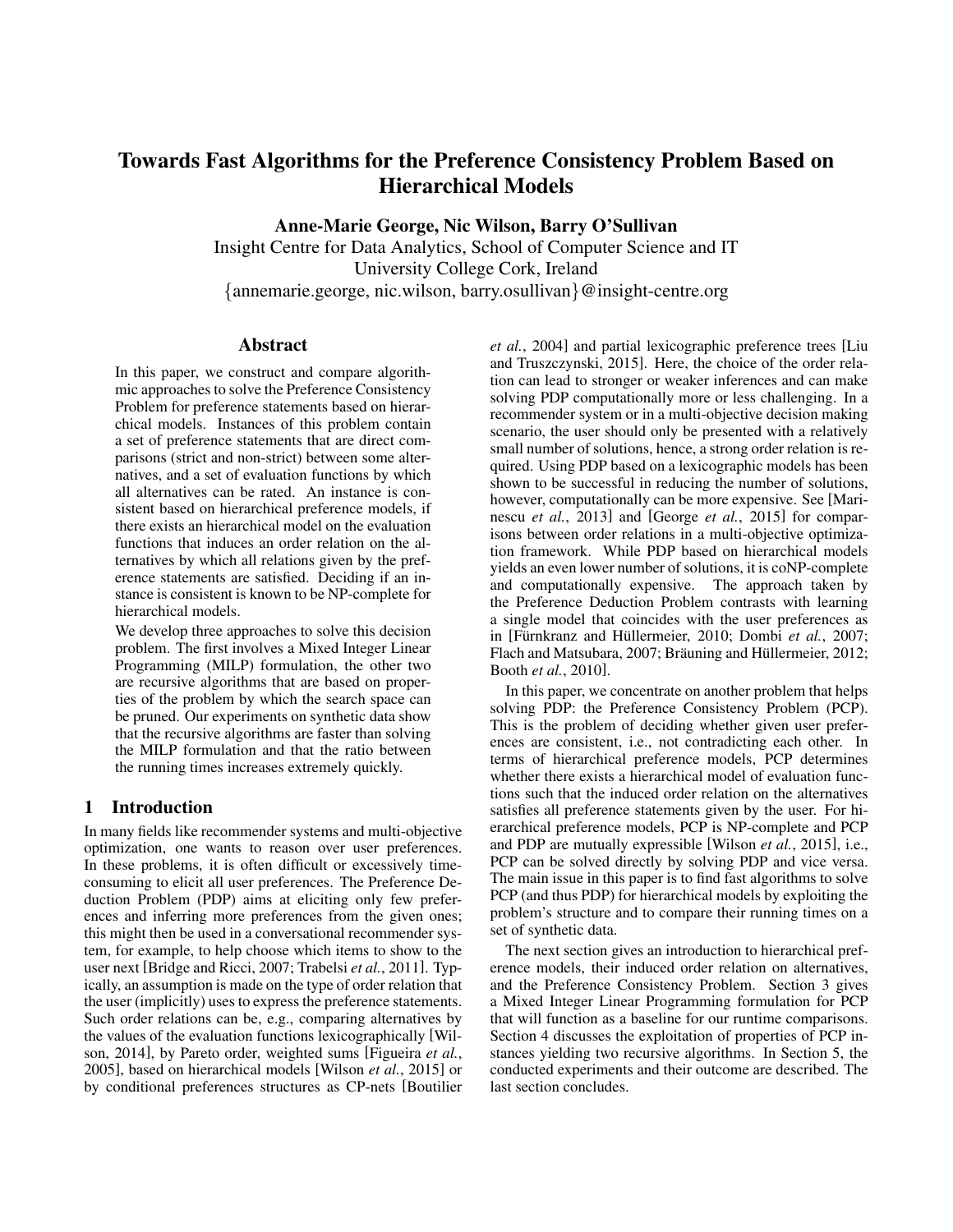A longer version of this paper including proofs and examples is available online [George *et al.*, 2016].

## 2 The Consistency Problem Based on Hierarchical Models

For a set of preference statements, consistency is defined to be the property that the statements do not contradict each other. To formally define this term, we first describe the concept of hierarchical models.

#### 2.1 Hierarchical Models

Hierarchical models will from here on be called HCLP models, where HCLP stands for "Hierarchical Constraint Linear Program" and points out the resemblance of the hierarchical order of the evaluation functions in HCLP models to the order of soft constraints in an HCLP [Wilson and Borning, 1993]. In the following, we define HCLP structures, HCLP models, and their implied order relation that is a kind of lexicographic order.

Definition 2.1 (HCLP structures). *An HCLP structure is a triple*  $\langle A, \oplus, C \rangle$ *. Here,* A *is a finite set of alternatives and* C *is a set of evaluation functions from the alternatives* A *to the non-negative rational numbers* Q<sup>≥</sup><sup>0</sup> *.* ⊕ *is an associative, commutative, and strictly monotonic operation on* Q<sup>≥</sup><sup>0</sup> *, i.e.,*  $x \oplus y < z \oplus y$  *if and only if*  $x < z$ *.* 

In an HCLP structure, the evaluations  $C$  as well as their combinations by ⊕ provide ratings of the alternatives due to unfavorable aspects, e.g., costs, for which we assume that 0 is the best value. The notion of HCLP structures was first introduced in [Wilson *et al.*, 2015] with  $\oplus$  as an associative, commutative and monotonic operation. In this paper, we consider ⊕ to be a *strictly* monotonic operation as this yields interesting properties allowing us to formulate fast algorithms for checking consistency. Furthermore, we assume the operation to be computable in logarithmic time. These assumptions still allow interesting operators like addition and multiplication which seem natural for combining aspects like costs and distances, but strict monotonicity excludes a minimum or maximum operator which could be desired sometimes.

For a subset  $C \subseteq \mathcal{C}$  of evaluations, we define the weak order (transitive and complete binary order)  $\preccurlyeq_C^{\oplus}$  on the set of alternatives in the following way: for  $\alpha, \beta \in \mathcal{A}, \alpha \preccurlyeq_C^{\oplus} \beta$  if and only if  $\bigoplus_{c \in C} c(\alpha) \le \bigoplus_{c \in C} c(\beta)$ . The corresponding strict order  $\prec_C^{\oplus}$  is given by  $\alpha \prec_C^{\oplus} \beta$  if and only if  $\alpha \preccurlyeq_C^{\oplus} \beta$ and  $\alpha \neq_C^{\oplus} \beta$ , i.e.,  $\bigoplus_{c \in C} c(\alpha) < \bigoplus_{c \in C} c(\beta)$ . Then, the equivalence relation  $\equiv_C^{\oplus}$  is given by  $\alpha \equiv_C^{\oplus} \beta$  if and only if  $\alpha \preccurlyeq_C^{\oplus} \beta$  and  $\alpha \succ_C^{\oplus} \beta$ , i.e.,  $\bigoplus_{c \in C} c(\alpha) = \bigoplus_{c \in C} c(\beta)$ . For  $C = \emptyset$ ,  $\alpha \equiv_C^{\oplus} \beta$  for all  $\alpha, \beta \in A$ .

Definition 2.2 (HCLP models). *An HCLP model* H *for an HCLP structure*  $\langle A, \oplus, C \rangle$  *is an ordered partition of a*  $subset \ \sigma(H) \subseteq C$  *of evaluations.* We write H as se*quence*  $(C_1, \ldots, C_k)$ *, where the (possibly empty) sets*  $\emptyset \subseteq$  $C_1, \ldots, C_k \subseteq \mathcal{C}$  are disjoint and  $\bigcup_{i=1,\ldots,k} C_k = \sigma(H)$ . We *say*  $C_i$  *is the i-th level set in H. We denote the empty HCLP model with*  $\sigma(H) = \emptyset$  *by*  $H = ($ *).* 

An HCLP model can be viewed as a hierarchy on the evaluation functions. For HCLP model  $H = (C_1, \ldots, C_k)$  the level set  $C_1$  contains the most important evaluation functions; the level set  $C_2$  contains the second most important evaluation functions and so on. Evaluations  $\mathcal{C} \setminus \sigma(H)$  that are not included in the HCLP model are irrelevant for rating the alternatives. Accordingly, we compare two alternatives first on a combination by  $\oplus$  of the most important evaluation functions; only if these are equal do we compare them on the combination of the next most important evaluations. Hence, each HCLP model  $H = (C_1, \ldots, C_k)$  implies a weak order  $\preccurlyeq_H^{\oplus}$ on the alternatives that is a lexicographic order on combinations of evaluations. More specifically, for two alternatives  $\alpha, \beta \in \mathcal{A}, \alpha \preccurlyeq_H^{\oplus} \beta$  if and only if

- (I) for all  $i = 1, \ldots, k, \alpha \equiv_{C_i}^{\oplus} \beta$ ; or
- (II) there exists some  $i \in \{1, ..., k\}$  such that  $\alpha \prec_{C_i}^{\oplus} \beta$  and for all  $1 \leq j < i$ ,  $\alpha \equiv_{C_j}^{\oplus} \beta$ .

Similarly to  $\prec_C^{\oplus}$  and  $\equiv_C^{\oplus}$ , we define the strict weak order  $\prec_H^{\oplus}$ Similarly to  $\prec_C$  and  $\equiv_C$ , we define the strict weak order  $\prec_H$ <br>and the equivalence relation  $\equiv_H^{\oplus}$ . For  $\alpha, \beta \in A$ ,  $\alpha \prec_H^{\oplus} \beta$  if and only if  $\alpha \preccurlyeq^{\oplus}_{H} \beta$  and  $\alpha \not\succ^{\oplus}_{H} \beta$  (i.e., condition (II) holds). Analogue,  $\alpha \equiv_H^{\oplus} \beta$  if and only if  $\alpha \preccurlyeq_H^{\oplus} \beta$  and  $\alpha \succ_H^{\oplus} \beta$  (i.e., condition (I) holds). Note, that by these definitions level sets of HCLP models can be empty, but empty level sets do not affect the relations  $\preccurlyeq_H^{\oplus}$ ,  $\preccurlyeq_H^{\oplus}$  and  $\equiv_H^{\oplus}$  or any statements based on these relations.

In this paper, we consider special classes of HCLP models where the sizes of the level sets are bounded by some constant. The class  $C(t)$  is defined to be the set of HCLP models with level sets that contain at most  $t$  evaluations, i.e., if  $H = (C_1, \ldots, C_k)$  is in  $\mathcal{C}(t)$  then  $|C_i| \leq t$  for all  $i = 1, \ldots, k$ . Note, that the model classes satisfy the relation  $C(s) \subseteq C(t)$  for  $s \leq t$ . Class  $C(1)$  contains standard lexicographic models.

Example. *Consider the choice of alternatives Apple Pie (AP), Chocolate Cake (CC) and Ice Cream (IC). The desserts are rated by the evaluation functions: calories (*c*), sugar (*s*), and fat (f). The values of*  $C = \{c, s, f\}$  *are percentages of the recommended daily intake as shown in Table 1. Here, 0 is the best possible value, meaning 0% sugar, calories or fat of the recommended daily intake is contained in the dessert. Let* ⊕ *be the standard addition on* Q*.*

|            | AP | CC | IC |
|------------|----|----|----|
| с          | 10 | 13 |    |
| S          | 23 | 23 | 16 |
|            | 20 | 17 | 24 |
| $\oplus s$ | 43 | 40 | 40 |

Table 1: Values of  $c, s, f, f \oplus s$  evaluated on AP, CC, IC.

*The HCLP model*  $H = (\{f, s\}, \{c\})$  *consists of the pair of most important evaluations* f *and* s *followed by the singleton next most important evaluation* c*. Hence,* H *is in* C(2) *but not in* C(1)*. Also,* H *implies the relations:*

*IC*  $\prec^{\oplus}_{H}$  *CC*, since (*f*(*IC*) ⊕ *s*(*IC*), *c*(*IC*)) = (40, 11)  $\lt_{lex}$  $(40, 13) = (f(CC) \oplus s(CC), c(CC)$ *. Similarly, IC*  $\prec_H^{\oplus} AP$ and  $CC \prec_H^{\oplus} AP$ .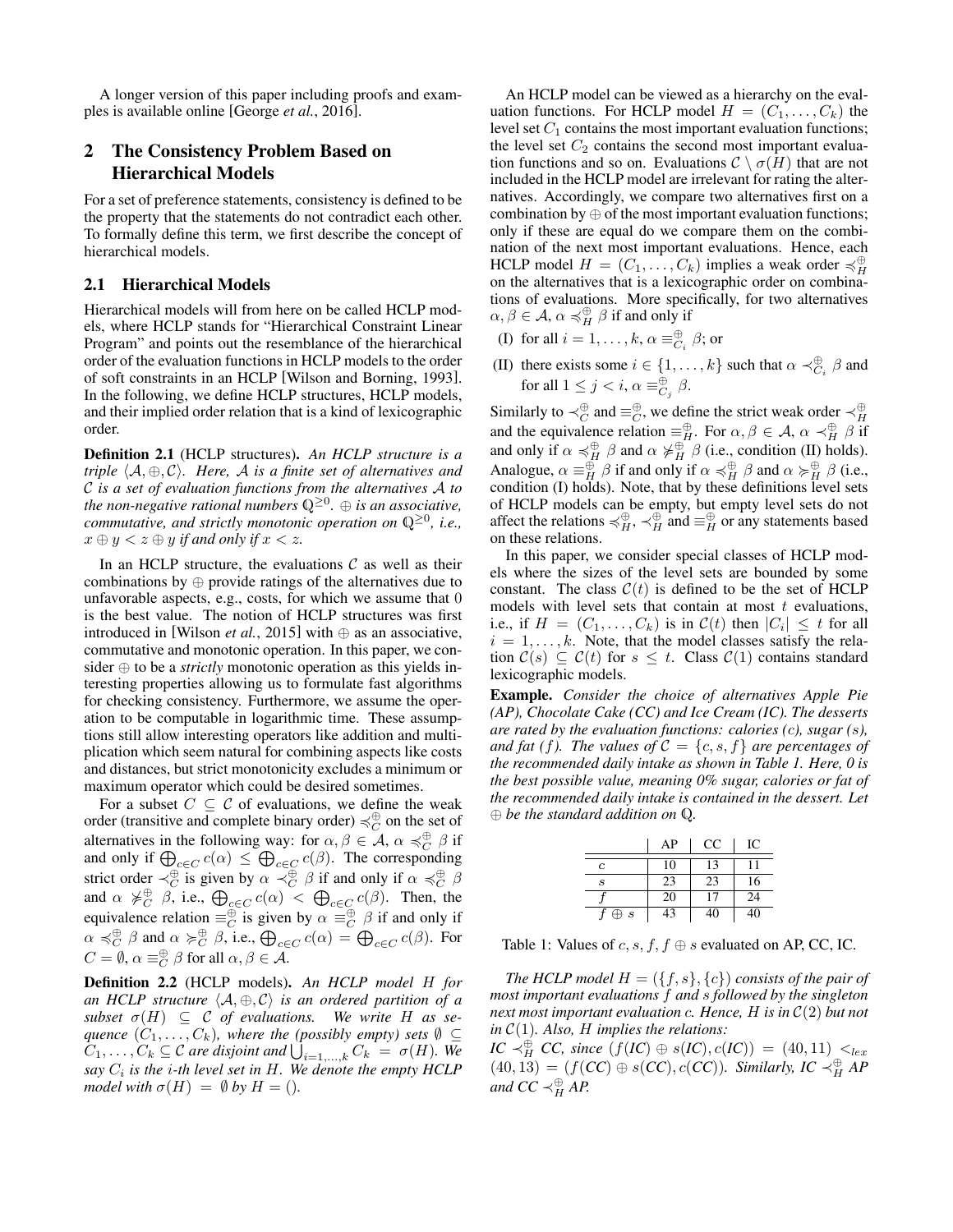#### 2.2 Preference Consistency

In the following, we first describe the language of preference statements considered in this paper and then define PCP. For this, we define  $\mathcal{L}^{\mathcal{A}}_{\leq}$  to be the set of non-strict preference statements  $\alpha \leq \beta$  (meaning  $\alpha$  is preferred to  $\beta$ ) on alternatives  $\alpha, \beta \in \mathcal{A}$ . Similarly,  $\mathcal{L}_{\leq}^{\mathcal{A}}$  is the set of strict preference statements  $\alpha < \beta$  (meaning  $\alpha$  is strictly preferred to  $\beta$ ) for  $\alpha, \beta \in A$ . Let  $\mathcal{L}^A = \mathcal{L}^A \cup \mathcal{L}^A \in \mathcal{L}$ . We write a preference statement  $\varphi \in \mathcal{L}^{\mathcal{A}}_{\leq}$  as  $\alpha_{\varphi} \leq \beta_{\varphi}$ , and  $\varphi \in \mathcal{L}^{\mathcal{A}}_{\leq}$  as  $\alpha_{\varphi} \langle \beta_{\varphi} \rangle$  for  $\alpha_{\varphi}, \beta_{\varphi} \in \mathcal{A}$ . We denote the non-strict version of preference statements  $\Gamma \subseteq \mathcal{L}^{\mathcal{A}}$  by  $\Gamma^{(\le)}$ , i.e.,  $\Gamma^{(\le)} = \{\alpha_{\varphi} \le \beta_{\varphi} \mid \varphi \in \Gamma\}.$ 

Definition 2.3 (Satisfaction of Preference Statements). *Let* H *be an HCLP model for HCLP structure*  $\langle A, ⊕, C \rangle$ *. We say H* satisfies a preference statement  $\varphi \in \mathcal{L}^{\mathcal{A}}$ , denoted  $H \vDash^{\check{\oplus}} \varphi$ ,  $if \alpha_{\varphi} \preccurlyeq^{\oplus}_{H} \beta_{\varphi} \text{ for } \varphi \in \mathcal{L}^{\mathcal{A}}_{\leq}$ , or  $\alpha_{\varphi} \preccurlyeq^{\oplus}_{H} \beta_{\varphi} \text{ for } \varphi \in \mathcal{L}^{\mathcal{A}}_{\leq}$ . *Furthermore,* H *satisfies a set of preference statements* Γ ⊆ L <sup>A</sup>*, denoted* H <sup>⊕</sup> Γ*, if* H *satisfies all preference statements in*  $\Gamma$ *, i.e.,*  $H \models^{\oplus} \varphi$  *for all*  $\varphi \in \Gamma$ *.* 

**Definition 2.4** (Consistency). Let  $\langle A, \oplus, C \rangle$  be an HCLP *structure and*  $t \in \{1, \ldots, |\mathcal{C}|\}$  *a constant. We say*  $\Gamma \subseteq \mathcal{L}^{\mathcal{A}}$ *is*  $C(t)$ -consistent, if there exists an HCLP model  $H \in C(t)$  $\sinh$  *that*  $H \models^{\oplus} \Gamma$ .

It is easy to show that  $\Gamma$  is  $C(t)$ -consistent if  $\Gamma$  is  $C(s)$ consistent for some  $s < t$ . Also, the empty model  $H = ()$ always satisfies non-strict statements, but never satisfies strict statements. Thus,  $\Gamma \subseteq \mathcal{L}^{\mathcal{A}}_{\leq}$  is always consistent.

Example (continued). *Consider preference statements:*

*(1) I strictly prefer ice cream to apple pie*  $(IC < AP)$ *.* 

*(2) I prefer chocolate cake to apple pie (* $CC \le AP$ *).* 

*Then (1) is a strict preference statement, (2) is a nonstrict preference statement. As before, HCLP model* H =  $(\{c, s\}, \{f\})$  *satisfies IC*  $\prec_H^{\oplus} AP$  *and CC*  $\prec_H^{\oplus} AP$  *and so*  $CC \preceq_H^{\oplus} AP$ . Thus, (1) and (2) together are consistent.

We can now formulate the Preference Consistency and Deduction (decision) Problems for classes  $C(t)$ .

 $C(t)$  Preference Consistency Problem ( $C(t)$ -PCP): Given an HCLP structure  $\langle A, \oplus, C \rangle$ , a constant  $t \in \{1, \ldots, |\mathcal{C}|\}$  and a set of preference statements  $\Gamma \subseteq \mathcal{L}^{\mathcal{A}}$ . Is  $\Gamma \mathcal{C}(t)$ -consistent?

 $C(t)$  Preference Deduction Problem ( $C(t)$ -PDP): Given an HCLP structure  $\langle A, \oplus, C \rangle$ , a constant  $t \in \{1, \ldots, |\mathcal{C}|\}$ , some preference statements  $\Gamma \subseteq \mathcal{L}^{\mathcal{A}}$  and  $\varphi \in \mathcal{L}^{\mathcal{A}} \setminus \Gamma$ . Does  $H \vDash^{\oplus} \varphi$  hold for all  $H \in \overline{\mathcal{C}}(t)$  with  $H \vDash^{\oplus} \Gamma$ ?

Wilson et al. [2015] (in their Proposition 1) show that  $C(t)$ -PCP and  $C(t)$ -PDP are mutually expressive, i.e., PCP can be solved by solving PDP and vice versa:

**Proposition 2.5.**  $H \models^{\oplus} \varphi$  for all  $H \in \mathcal{C}(t)$  with  $H \models^{\oplus} \Gamma$ *if and only if*  $\Gamma \cup \{\neg \varphi\}$  *is*  $C(t)$ -inconsistent, where  $\neg \varphi =$  $\beta_{\varphi} < \alpha_{\varphi}$  for  $\varphi \in \mathcal{L}_{\leq}^{\mathcal{A}},$  or  $\neg \varphi = \beta_{\varphi} \leq \alpha_{\varphi}$  for  $\varphi \in \mathcal{L}_{\leq}^{\mathcal{A}}.$ 

They also established that  $C(t)$ -PDP is coNP-complete for any  $t \ge 2$  (even if  $\oplus$  is strictly monotonic). Thus  $C(t)$ -PCP is NP-complete. A greedy algorithm can solve the special cases  $C(1)$ -PCP and  $C(1)$ -PDP in time  $O(|C| \cdot |\Gamma|)$ .

### 3 MILP Formulation

We describe a Mixed Integer Linear Programming (MILP) formulation for  $C(t)$ -PCP with HCLP structure  $\langle A, \oplus, C \rangle$  and preference statements  $\Gamma \subseteq \mathcal{L}^{\mathcal{A}}$ , where evaluations  $\mathcal{C}$  are integral,  $\oplus$  is the standard addition on integers and  $n = |\mathcal{C}|$ .

Assigning Evaluations to Level Sets: We introduce a matrix of Boolean variables  $Y \in \{0,1\}^{n \times n}$  such that  $y_{i,j} = 1$  if and only if evaluation  $i$  is included in the  $j$ -th level set of the solution HCLP model. For  $C(t)$ -PCP, every evaluation is contained in at most one level set and the cardinality of the level sets is bounded by t.

$$
\sum_{j=1}^{n} y_{i,j} \le 1 \text{ and } \sum_{j=1}^{n} y_{j,i} \le t \ \forall i = 1, \dots, n. \qquad (1)
$$

Maintaining Values of ⊕-combined Level Sets: The matrix of integer variables  $X \in \mathbb{Q}^{n \times |\Gamma|}$  contains the values of the combined evaluation functions in the level sets for  $\bigoplus_{c \in C_i} c(\alpha_\varphi) - \bigoplus_{c \in C_i} c(\beta_\varphi)$  maintains the degree of supthe alternatives of the preference statements. Thus,  $x_{i,\varphi} =$ port/opposition of statement  $\varphi$  in the *i*-th level set  $C_i$ .

$$
\sum_{i=1}^{n} y_{i,j} (c(\alpha_{\varphi}) - c(\beta_{\varphi})) = x_{j,\varphi} \quad \forall j = 1, \dots, n, \forall \varphi \in \Gamma.
$$
\n(2)

We define the bounds  $M_{\varphi} \ge x_{j,\varphi} \ge m_{\varphi}$  for all  $x_{j,\varphi}$  by

$$
m_{\varphi} = \min_{E \subseteq \mathcal{C}} \sum_{c \in E} c(\alpha_{\varphi}) - c(\beta_{\varphi}) = \sum_{c \in \mathcal{C}, c(\alpha_{\varphi}) < c(\beta_{\varphi})} c(\alpha_{\varphi}) - c(\beta_{\varphi}),
$$
\n
$$
M_{\varphi} = \max_{E \subseteq \mathcal{C}} \sum_{c \in E} c(\alpha_{\varphi}) - c(\beta_{\varphi}) = \sum_{c \in \mathcal{C}, c(\alpha_{\varphi}) > c(\beta_{\varphi})} c(\alpha_{\varphi}) - c(\beta_{\varphi}).
$$

Maintaining the Sign of Level Sets (Supporting, Opposing and Indifferent): The Boolean variables  $s_{j, \varphi}^{< 0}, s_{j, \varphi}^{> 0}$  and  $s_{j, \varphi}^{= 0}$ express the sign for  $x_{j,\varphi}$ . This is,  $s_{j,\varphi}^{<0} = 1$  if and only if  $x_{j,\varphi} < 0, s_{j,\varphi}^{>0} = 1$  if and only if  $x_{j,\varphi} > 0$ , and  $s_{j,\varphi}^{=0} = 1$  if and only if  $x_{j,\varphi} = 0$ . Since exactly one of the relations holds,

$$
s_{j,\varphi}^{<0} + s_{j,\varphi}^{>0} + s_{j,\varphi}^{=0} = 1 \ \forall j = 1, ..., n, \forall \varphi \in \Gamma.
$$
 (3)

To enforce the equivalences, we make use of the bounds  $M_{\varphi}$  and  $m_{\varphi}$  and the integrity of the evaluations. In particular, we use that the lowest positive value  $x_{j,\varphi}$  can take is 1 and the highest negative value is  $-1$ .

For the implication  $s_{j,\varphi}^{<0} = 1 \Rightarrow x_{j,\varphi} < 0$ , we formulate:

$$
x_{j,\varphi} + s_{j,\varphi}^{< 0}(M_{\varphi} + 1) \le M_{\varphi} \quad \forall j = 1, \dots, n, \forall \varphi \in \Gamma. \tag{4}
$$

For the implication  $s_{j,\varphi}^{>0} = 1 \Rightarrow x_{j,\varphi} > 0$ , we formulate:

$$
x_{j,\varphi} + s_{j,\varphi}^{>0}(m_{\varphi} - 1) \ge m_{\varphi} \quad \forall j = 1, \dots, n, \forall \varphi \in \Gamma. \tag{5}
$$

Finally, we enforce 
$$
s_{j,\varphi}^{=0} = 1 \Rightarrow x_{j,\varphi} = 0
$$
 by

$$
x_{j,\varphi} - (1 - s_{j,\varphi}^{-0}) m_{\varphi} \ge 0 \quad \forall j = 1, \dots, n, \forall \varphi \in \Gamma \text{ and } \quad (6)
$$
  

$$
x_{j,\varphi} - (1 - s_{j,\varphi}^{-0}) M_{\varphi} < 0 \quad \forall j = 1, \dots, n, \forall \varphi \in \Gamma \quad \text{ and } \quad (7)
$$

$$
x_{j,\varphi} - (1 - s_{j,\varphi}^{-1})M_{\varphi} \le 0 \quad \forall j = 1, \dots, n, \forall \varphi \in \Gamma.
$$
 (7)  
The equivalences follow from (3) together with (4)-(7).

Satisfaction of Strict and Non-strict Statements: Following the definition of  $\preccurlyeq_H^{\oplus}$ , the HCLP model corresponding to the variable assignments of  $Y$  satisfies a non-strict statement  $\varphi$  in  $\Gamma$  if and only if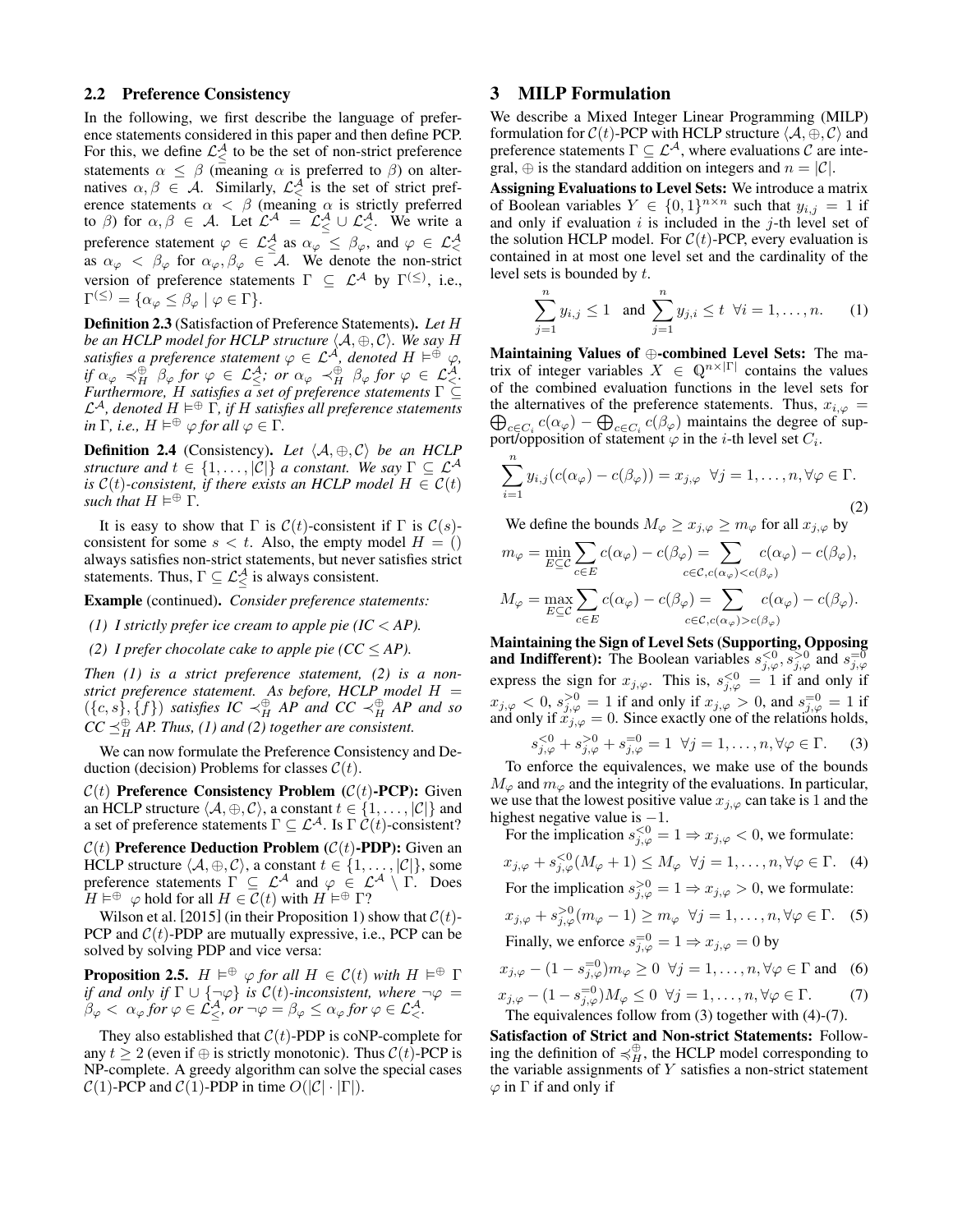- (I') for all  $i = 1, ..., n$ ,  $s_{i, \varphi}^{=0} = 1$ ; or
- (II') there exists some  $i \in \{1, \ldots, n\}$  such that  $s_{i,\varphi}^{<0} = 1$  and for all  $1 \le j < i$ ,  $s_{j,\varphi}^{=0} = 1$ .

Analogously, a strict statements  $\varphi$  in  $\Gamma$  is satisfied if and only if  $(II')$  holds. It is easy to check that conditions  $(I')$  or  $(II')$ holding for all  $\varphi \in \Gamma$  is equivalent to

$$
\sum_{j=1}^{i-1} s_{j,\varphi}^{<0} \ge s_{i,\varphi}^{>0} \ \forall i = 1, \dots, n, \forall \varphi \in \Gamma.
$$
 (8)

Inequality (8) yields the satisfaction of  $\Gamma^{(\le)}$ . We enforce satisfaction of all strict statements in  $\Gamma$ , by

$$
\sum_{j=1}^{n} s_{j,\varphi}^{<0} \ge 1 \ \ \forall \varphi \in \Gamma \cap \mathcal{L}_{<}^{\mathcal{A}}.
$$
 (9)

The constraints (1)-(9) form a rather simple MILP formulation for  $C(t)$ -PCP. Constraints (3)-(9) could be replaced by sums with extreme weights to enforce a lexicographic order on the level sets. However, these inequalities lead to numerical difficulties for the solver. Also, decision variables  $y_{i,j}$  could be substituted by  $y'_{i,j}$  such that  $y'_{i,j} = 1$ if and only if i is included in a level set  $\geq j$ . Variables  $s_{j,\varphi}^{<0}, s_{j,\varphi}^{>0}, s_{j,\varphi}^{=0} \in \{0,1\}$  might be replaceable by a variable  $s_{j,\varphi} \in \{0,1,2\}$ . However, since our MILP is a satisfaction problem, not an optimization problem, it is not clear whether any of these measures improve the formulation. After trying various Constraint Programming models with set or binary variables, different versions of constraints and different search heuristics, the MILP formulation using inequalities (1)-(9) seemed most promising.

#### 4 Recursive Algorithms

In the following, we describe two recursive search algorithms for  $C(t)$ -PCP. The algorithms are based on properties of PCP that can be used to prune the search space. Both try to construct a Γ-satisfying HCLP model by sequentially adding new level sets to the model that do not oppose any preference statement that is not strictly satisfied so far. Thus, during the algorithm the current model always satisfies  $\Gamma^{(\le)}$ , the nonstrict version of Γ. We backtrack when the current model cannot be extended further and the model does not satisfy all strict preference statements. The approaches aim to reduce the number of  $\Gamma^{(\le)}$ -satisfying HCLP models constructed by the algorithm. In particular, they try to identify and ignore level sets which cannot lead to a Γ-satisfying HCLP model although not opposing the preference statements.

Utilising Sequences of Singleton Level Sets: The first approach is based on the idea of including as many singleton level sets as possible. This seems computationally less challenging since a  $\Gamma^{(\le)}$ - satisfying sequence of singleton level sets that is maximal in the number of level sets can be found in time  $O(|C| \cdot |\Gamma|)$  [Wilson *et al.*, 2015]. Remember, that  $\Gamma^{(\le)}$  is defined to be the non-strict version of  $\Gamma$ , i.e.,  $\Gamma^{(\le)} = \{ \alpha_{\varphi} \leq \beta_{\varphi} \mid \varphi \in \Gamma \}.$  In the following we show that for strictly monotonic operators ⊕ the recursive search algorithm never needs to backtrack over the choice of such singleton sequences. We first establish the following property for strictly monotonic operators ⊕ which can be shown by a short technical proof.

Lemma 4.1. *Let* ⊕ *be a strictly monotonic operator and let*  $X, Y \subseteq \mathcal{C}$  *be sets of evaluation functions with*  $X \subseteq Y$ *. Let*  $\alpha, \beta \in \mathcal{A}$  *be alternatives such that* X *is indifferent under*  $\alpha$ and  $\beta$ , i.e.,  $\alpha \equiv_X^{\oplus} \beta$ . Then  $\alpha \prec_Y^{\oplus} \beta$  if and only if  $\alpha \prec_{Y \setminus X}^{\oplus} \beta$ . Hence,  $\alpha \equiv^{\oplus}_Y \beta$  if and only if  $\alpha \equiv^{\oplus}_{Y \setminus X} \beta$ .

We define the (non-commutative) combination of two HCLP models  $H = (C_1, \ldots, C_l)$  and  $H' = (C'_1, \ldots, C'_k)$  in  $C(t)$  as  $H \circ H' = (\dot{C}_1, \ldots, \dot{C}_l, (\dot{C}_1' \setminus \sigma_H), \ldots, (\dot{C}_k' \setminus \dot{\sigma_H})),$ where  $\sigma_H = \bigcup_{i=1,\dots,l} C_i$ . It is easy to see that  $H \circ H'$  is an HCLP model in  $C(t)$  as well. The following proposition shows how the satisfaction of preference statements Γ from  $H'$  persists under combination with sequences of singleton level sets that only satisfy  $\Gamma^{(\le)}$ .

**Proposition 4.2.** *Let*  $(\langle A, \oplus, C \rangle, \Gamma)$  *be an instance of*  $C(t)$ *-PCP.* If  $H = (c_1, \ldots, c_l)$  *is a*  $\Gamma^{(\le)}$ - *satisfying model in*  $C(1)$ *and*  $H' = (C'_1, \ldots, C'_k)$  *is a*  $\Gamma$ *-satisfying model in*  $C(t)$ *, then*  $H \circ H'$  is a  $\overline{\Gamma}$ -satisfying model in  $\ddot{C}(t)$ .

*Proof.* We show, that  $H \circ H'$  satisfies  $\Gamma^{(\le)}$  and strictly satisfies the preference statements that  $H'$  strictly satisfies. Hence,  $H \circ H'$  is a  $\Gamma$ -satisfying HCLP model in  $C(t)$ .

Recall that a preference statement  $\varphi$  is strictly satisfied when there exists a level set C supporting  $\varphi$ , i.e.,  $\alpha_{\varphi} \prec_C \beta_{\varphi}$ , and all preceding level sets  $C'$  are indifferent under  $\varphi$ , i.e.,  $\alpha_{\varphi} \equiv_{C'} \beta_{\varphi}$ . Hence, the preference statements in Γ that are strictly satisfied by  $H = (c_1, \ldots, c_l)$  are also strictly satisfied by  $H \circ H' = (c_1, \ldots, c_l, (C'_1 \setminus \sigma_H), \ldots, (C'_k \setminus \sigma_H))$ . Let  $\Gamma'$  be the set of remaining preference statements that are not strictly satisfied by H. Since H satisfies  $\Gamma^{(\le)}$ , H is indifferent under all statements in  $\varphi \in \Gamma'$ , i.e.,  $c_i(\alpha_{\varphi}) = c_i(\beta_{\varphi})$  for all  $1 \leq i \leq l$ . Consider an arbitrary level set C in H' and a preference statement  $\varphi \in \Gamma'$ . Repeatedly applying Lemma 4.1 for the singleton level sets in  $\sigma_H \cap C$  yields:  $\alpha_{\varphi} \sim_C^{\oplus} \beta_{\varphi}$  if and only if  $\alpha_{\varphi} \sim_{C\setminus \sigma_H}^{\oplus} \beta_{\varphi}$ , where  $\sim$  is one of the relations  $\prec$ ,  $\equiv$  or  $\succ$ . Thus, the level sets  $C_i' \setminus \sigma_H$  in  $H \circ H'$  have the same relation towards statements  $\varphi \in \Gamma'$  as the level sets  $C'_i$  in  $H'$ . Since the initial singleton sequence in  $H \circ H'$  is indifferent under preference statements  $\varphi \in \Gamma', H \circ H'$  satisfies  $\varphi$  if and only if  $H'$  satisfies  $\varphi$ . Also, all statements  $\Gamma \setminus \Gamma'$  are strictly satisfied by  $H \circ H'$ . Hence,  $H \circ H'$  satisfies  $\Gamma^{(\le)}$  and strictly satisfies all statements in  $\Gamma$  that  $H'$  strictly satisfies.  $\Box$ 

Proposition 4.2 immediately leads to the next result.

**Proposition 4.3.** Let H be a  $\Gamma^{(\leq)}$ -satisfying model in  $C(1)$ *that consists of a maximal number of singleton level sets. If* Γ *is* C(t)*-consistent, then there exists a* Γ*-satisfying model in* C(t) *with* H *as initial sequence.*

Based on Proposition 4.3, we describe the algorithm PCcheck that solves  $C(t)$ -PCP by trying to construct a Γsatisfying HCLP model. This method is summarised in the algorithm below disregarding the framed parts. After finding an initial singleton sequence  $(c_1, \ldots, c_k)$  that is maximal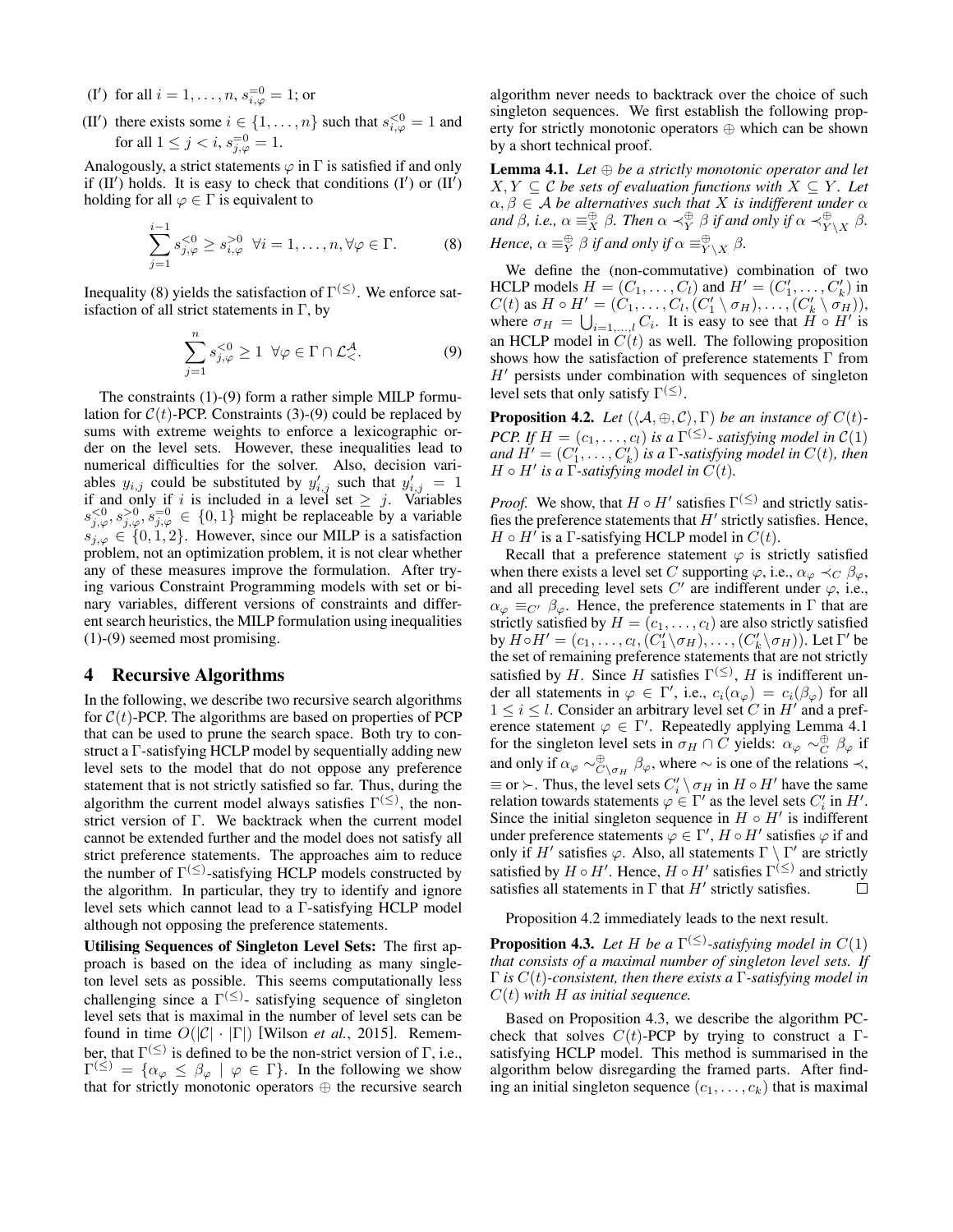while satisfying  $\Gamma^{(\le)}$  (in time  $O(|\mathcal{C}|\cdot|\Gamma|)$  by a greedy algorithm [Wilson *et al.*, 2015]), we consider every possible (not opposing) level set C of size  $2 \leq |C| \leq t$ . Let  $\Gamma'$  be the set of preference statements in  $\Gamma$  that are not strictly satisfied by  $H = (c_1, \ldots, c_k, C)$ . We try to extend the sequence H by another Γ'-satisfying HCLP model. We construct this extending model by recursively calling the method for the subproblem with statements  $\Gamma'$  and evaluations  $C' = C - \{c_1, \ldots, c_k\} - C$ . If no such extension exists (that satisfies  $\Gamma$ ), we backtrack over the last chosen level set  $C$  and try a new level set. Note, that by Proposition 4.3, we never have to backtrack over the choice of singleton level sets, which can be a significant advantage over solving the MILP model. As soon as the currently considered sequence in the algorithm satisfies Γ we stop and return the sequence, i.e., showing that the instance is  $C(t)$ -consistent. If no Γ-satisfying sequence can be found after exploiting all possible ( $\Gamma^{(\le)}$ -satisfying) HCLP model, we stop and return that the instance is  $C(t)$ -inconsistent.

Maintaining Conflicting Sets: In the following, we extend the algorithm PC-check( $C, \Gamma, \oplus, t$ ) by maintaining conflicting sets that cannot be contained in the later level sets, and thus reduce the number of backtracks. Proposition 4.4 shows that the satisfaction of  $\Gamma$  persists for an HCLP model  $H'$  when combining with an HCLP model  $H$  that extends an initial sequence of level sets of  $H'$  by one more level set and only satisfies  $\Gamma^{(\le)}$ .

**Proposition 4.4.** *Let*  $(\langle A, \oplus, C \rangle, \Gamma)$  *be an instance of*  $C(t)$ *-PCP that is*  $C(t)$ -consistent. Let  $H = (C_1, \ldots, C_k, B)$ *be a*  $\Gamma^{(\leq)}$ -satisfying HCLP model in  $C(t)$  and let  $H' =$  $(C_1, \ldots, C_k, C_{k+1}, \ldots, C_l)$  *be a* Γ-satisfying HCLP model *in*  $C(t)$  *with*  $B \subseteq C_j$  *for some*  $k + 1 \leq j \leq l$ *. Then*  $H \circ H' = (C_1, \ldots, C_k, B, C_{k+1}, \ldots, (C_j \setminus B), \ldots, C_l)$  *is a* Γ*-satisfying HCLP model in* C(t)*.*

Proposition 4.4 is proved in a similar way as Proposition 4.2 using Lemma 4.1. Negating the statement yields: If there exists no  $\Gamma$ -satisfying HCLP model in  $C(t)$  that extends H, then there exists no  $\Gamma$ -satisfying HCLP model in  $C(t)$ that extends  $(C_1, \ldots, C_k)$  and contains B in some level set. In the second recursive approach, extending the algorithm below by framed parts, we maintain such *conflicting* sets B. When the algorithm backtracks because no  $\Gamma$ -satisfying extension of the current HCLP model can be found, we mark the last added level set C to be a conflicting set if  $|C| \leq s$ . Then, a new next level set is chosen that does not contain any conflicting set. Although reducing the search space, a potentially exponentially large list of conflicting sets is maintained, where s regulates the space complexity.

Example. *Consider a* C(3)*-PCP instance with the following evaluation functions*  $c_1, \ldots, c_5$  *and statements on*  $\alpha, \beta, \gamma, \delta$ *.* 

|                | $\alpha$ | $\leq$ | $\leq$ | ← |  |
|----------------|----------|--------|--------|---|--|
| c <sub>1</sub> |          |        |        |   |  |
| c <sub>2</sub> |          |        |        |   |  |
| $c_3$          |          |        |        |   |  |
| $c_4$          |          |        |        |   |  |
| $c_5$          |          |        |        |   |  |

| <b>Algorithm:</b> PC-check( $C, \Gamma, \oplus, t,  \mathcal{S} = \emptyset, s $ )                                                            |  |  |
|-----------------------------------------------------------------------------------------------------------------------------------------------|--|--|
| $H \leftarrow (c_1, \ldots, c_k)$ some $\Gamma^{(\le)}$ -satisfying singleton se-                                                             |  |  |
| quence with $k$ maximal                                                                                                                       |  |  |
| if $H \models \Gamma$ then return $H$                                                                                                         |  |  |
| for all $C \subseteq C - \{c_1, \ldots, c_k\}$ with $2 \leq  C  \leq t$                                                                       |  |  |
| such that there exists no $S \in \mathcal{S}$ with $S \subseteq C$                                                                            |  |  |
| and $\alpha_{\varphi} \preccurlyeq_C^{\oplus} \beta_{\varphi}$ for all $\varphi$ with $\alpha_{\varphi} \equiv_H^{\oplus} \beta_{\varphi}$ do |  |  |
| $H \leftarrow (c_1, \ldots, c_k, C)$                                                                                                          |  |  |
| if $H \models \Gamma$ then return H                                                                                                           |  |  |
| else if $H \models \Gamma^{(\le)}$ then                                                                                                       |  |  |
| $\Gamma' = \{ \varphi \in \Gamma \mid \alpha_{\varphi} \equiv^{\oplus}_{H} \beta_{\varphi} \}, \mathcal{C}' = \mathcal{C} - \sigma(H)$        |  |  |
| $H \leftarrow (c_1, \ldots, c_k, C, PC\text{-check}(\mathcal{C}', \Gamma', \oplus, t, \overline{S, s}))$                                      |  |  |
| if $H \models \Gamma$ then return H else $S \leftarrow S \cup C$                                                                              |  |  |
| return Inconsistent                                                                                                                           |  |  |

*Let* ⊕ *be the standard addition on* Z*. Suppose, in the first step PC-check finds the maximal singleton sequence*  $(c_2, c_1)$ *(which cannot be extended by any other evaluation without violating* Γ (≤) *). Then the algorithm will in turn consider sets*  ${c_3, c_4}, {c_3, c_5}, {c_4, c_5}$  *and*  ${c_3, c_4, c_5}$ *. The sequences*  $c_2, c_1, \{c_3, c_4\}$  *and*  $c_2, c_1, \{c_4, c_5\}$  *violate*  $\Gamma^{(\le)}$ *. The se-* $\mathit{quence}\ c_2,c_1,\{c_3,c_5\}$  *satisfies*  $\Gamma^{(\le)}$  *but cannot be extended to satisfy* Γ*. In PC-check*( $C, \Gamma, \oplus, t, S, s$ ), the set  $\{c_3, c_5\}$  *is added to the conflicting sets* S *and thus the set*  $\{c_3, c_4, c_5\}$ *does not have to be checked (by Proposition 4.4). PC* $check(\mathcal{C}, \Gamma, \oplus, t)$  finds that  $c_2, c_1, \{c_3, c_4, c_5\}$  violates  $\Gamma^{(\le)}$ . *Thus none of the possible sets leads to a* Γ*-satisfying sequence and "Inconsistent" is returned. Note, that PC-check does not have to backtrack over the choice of evaluations in the initial singleton set sequence*  $c_2$ ,  $c_1$  *(by Proposition 4.3).* 

#### 5 Experimental Runtime Comparisons

In our experiments, we compare the approaches from Section 3 and 4 for solving PCP by their running time. Here, the MILP formulation functions as a baseline and is expected to be outperformed by the two recursive approaches as they directly exploit the problem structure to perform less backtracks in a way that is not recognized by CPLEX. Note, that it is not obvious how to incorporate the pruning of the search space, that is preformed by the recursive algorithms, in a MILP model in form of constraints or heuristics. We investigate the degree of improvement of the recursive algorithms towards the rather simple MILP formulation and the relation of the recursive algorithms towards each other. Though PCcheck( $\mathcal{C}, \Gamma, \oplus, t, \mathcal{S}, s$ ) prunes the search space further than PC-check( $\mathcal{C}, \Gamma, \oplus, t$ ), the list of maintained conflicting sets can grow exponentially large. Thus, it is not obvious if maintaining conflicting sets is advantageous.

Instances: For our experiments we considered different instance sizes, to observe the effect on the running time by varying the number of evaluations  $n$  and the number of preference statements g. For the lack of real world data, we generated 50 instances uniformly at random with evaluation functions with domains  $\{0, 1, 2, 3, 4, 5\}$  for each of the problem sizes  $n, g \in \{10, 15, \ldots, 50\}$  where we fix the number of alternatives that the preference statements are based on to  $m = 25$ . Note, that not all alternatives generated are involved in prefer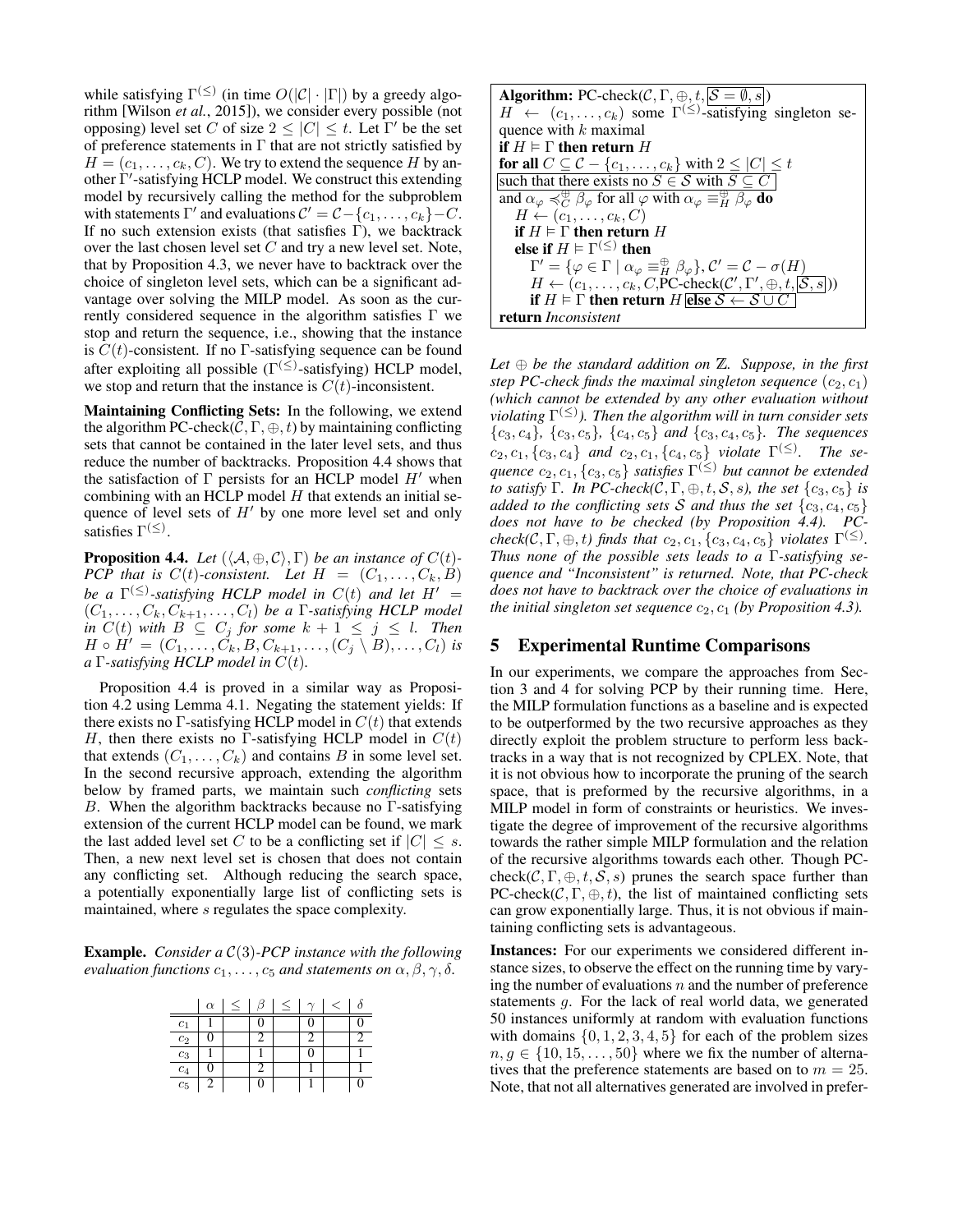ence statements. Thus,  $m$  has no direct influence on the size of the search space or the running time. For time reasons, some experiments were not conducted for all instance sizes.

Implementation: We implemented all three approaches in Java Version 1.8 using the IBM ILOG CPLEX (version 12.6.2) library for the MILP formulation. All experiments were conducted independently on a 2.66Ghz quad-core processor with 12GB memory.

We choose  $\oplus$  as the standard addition on the integers. To reduce the number of experiments, we allow the cardinality bound on the level sets to be  $t = n$ , the number of evaluations, and fix the cardinality bound on the maintained conflicting sets to  $s = 5$  (which gives the bound  $|S| \leq {n \choose s} \leq {50 \choose 5} =$ 2118760). Since  $C(k') \subseteq C(k)$  for all  $k' < k$ , we expect the running times to be lower for smaller t. Also,  $C(k) = C(n)$ for all  $k \geq n$ , i.e., the running times are the same for bigger t. Experimental Results: As expected, solving the MILP formulation of PCP (as presented in Section 3) by the CPLEX solver is much slower than by the two recursive algorithms PC-check (as presented in Section 4), see Table 2. However, it is remarkable how quickly the ratio between the mean times of solving the MILP and PC-check grows with the number of statements and evaluations in the instances.

| $=$ |                                                                   | $n=10$ | $n = 15$ | $n=20$     |
|-----|-------------------------------------------------------------------|--------|----------|------------|
| 10  | $PC$ -check $(C, \Gamma, \oplus, t)$                              | 0.011  | 0.01     | 0.04       |
|     | PC-check $(C, \Gamma, \oplus, t, S, s)$                           | 0.003  | 0.01     | 0.03       |
|     | MILP                                                              | 0.22   | 10.53    | 149.81     |
|     | minimal ratio: MILP/PC-check                                      | 20     | 1053     | 3745.25    |
|     | $PC$ -check $(C, \Gamma, \oplus, t)$                              | 0.003  | 0.01     | 0.29       |
| 15  | $PC\text{-}check(\mathcal{C}, \Gamma, \oplus, t, \mathcal{S}, s)$ | 0.001  | 0.01     | 0.28       |
|     | MILP                                                              | 0.22   | 220.28   | >41472     |
|     | minimal ratio: MILP/PC-check                                      | 73.33  | 22028    | >143006.89 |

Table 2: Mean times in seconds to solve PCP with the MILP formulation over 25 and with PC-check over 50 instances.

The two algorithms PC-check( $C, \Gamma, \oplus, t$ ) and PCcheck(C,  $\Gamma$ ,  $\oplus$ , t, S, s) show similar behavior of running times for different instance sizes. Figure 1 shows some of the running times for PC-check( $\mathcal{C}, \Gamma, \oplus, t$ ) and PCcheck( $C, \Gamma, \oplus, t, S, s$ ). Here, we can see that the running times increase with the number of evaluations  $n$  and the number of statements q.



Figure 1: Mean times in seconds of PC-check( $\mathcal{C}, \Gamma, \oplus, t$ ) (left) and PC-check( $C, \Gamma, \oplus, t, S, s$ ) (right).

A detailed analysis shows that in 57% of the measured instance sizes PC-check( $\mathcal{C}, \Gamma, \oplus, t$ ) is slower than PCcheck( $C, \Gamma, \oplus, t, S, s$ ). The ratios of the mean running times of the two algorithms demonstrate that PC-check( $\mathcal{C}, \Gamma, \oplus, t$ ) is at most 3.67 times slower than PC-check( $\mathcal{C}, \Gamma, \oplus, t, \mathcal{S}, s$ ) and PC-check( $C, \Gamma, \oplus, t, S, s$ ) is at most 1.03 times slower than PC-check( $C, \Gamma, \oplus, t$ ). This insignificant difference between the running times of the two algorithms means that for these instances reducing the number of backtracks by ruling out conflicting sets is not worth the effort and space needed to maintain the list of conflicting sets (of size  $<$  5).

To find an explanation for the behavior of the running times as shown in Figure 1, we observed the occurrence of instances that have solutions in  $C(1)$ , in  $C(t)$  with  $t > 1$ , or are inconsistent. The whole search space must be explored until deciding inconsistency for all  $t$ , which can lead to high running times. PC-check solves  $C(1)$  instances in polynomial time. The instance distribution may suggest that the running times go up with the number of inconsistent instances, e.g., see Figure 2.



Figure 2: Percentages of instance classes for the tested random instances with  $n = 30$  (top) and  $n = 35$  (bottom).

#### 6 Conclusion

Exploiting the theoretical results on properties of consistent instances developed in Section 4 allow the algorithms PCcheck to prune the search space much further than a MILP solver could do for the MILP formulation given in Section 3. The experimental results confirm, that the algorithms PCcheck are solving the instances faster than CPLEX. Even more, the ratios between the mean solving times of the MILP and PC-check increase extremely quickly with the number of evaluations and statements. It is not obvious how the pruning rules of the PC-check algorithms can be incorporated in the MILP formulation as constraints.

There is no significant difference between the mean running times of the two recursive algorithms PC-check on the tested instances. Thus, in PC-check( $\mathcal{C}, \Gamma, \oplus, t, \mathcal{S} = \emptyset$ , s), the effort of maintaining a list  $S$  of (possibly exponentially many) conflicting sets to prune the search space further, is not paying off. An analysis of the instance consistency types indicates that the running times for algorithms PC-check might increase with the number of inconsistent instances.

A further analysis could involve the size of the search space, i.e., counting the number of  $\Gamma^{(\le)}$ -satisfying HCLP models and the number of HCLP models that were actually considered during the search. In future work, we will try using a relaxation of a MILP formulation as a fast check for inconsistency within PC-check( $\mathcal{C}, \Gamma, \oplus, t$ ). If the relaxation shows that the current subproblem is inconsistent, we can avoid another (time consuming) recursive call.